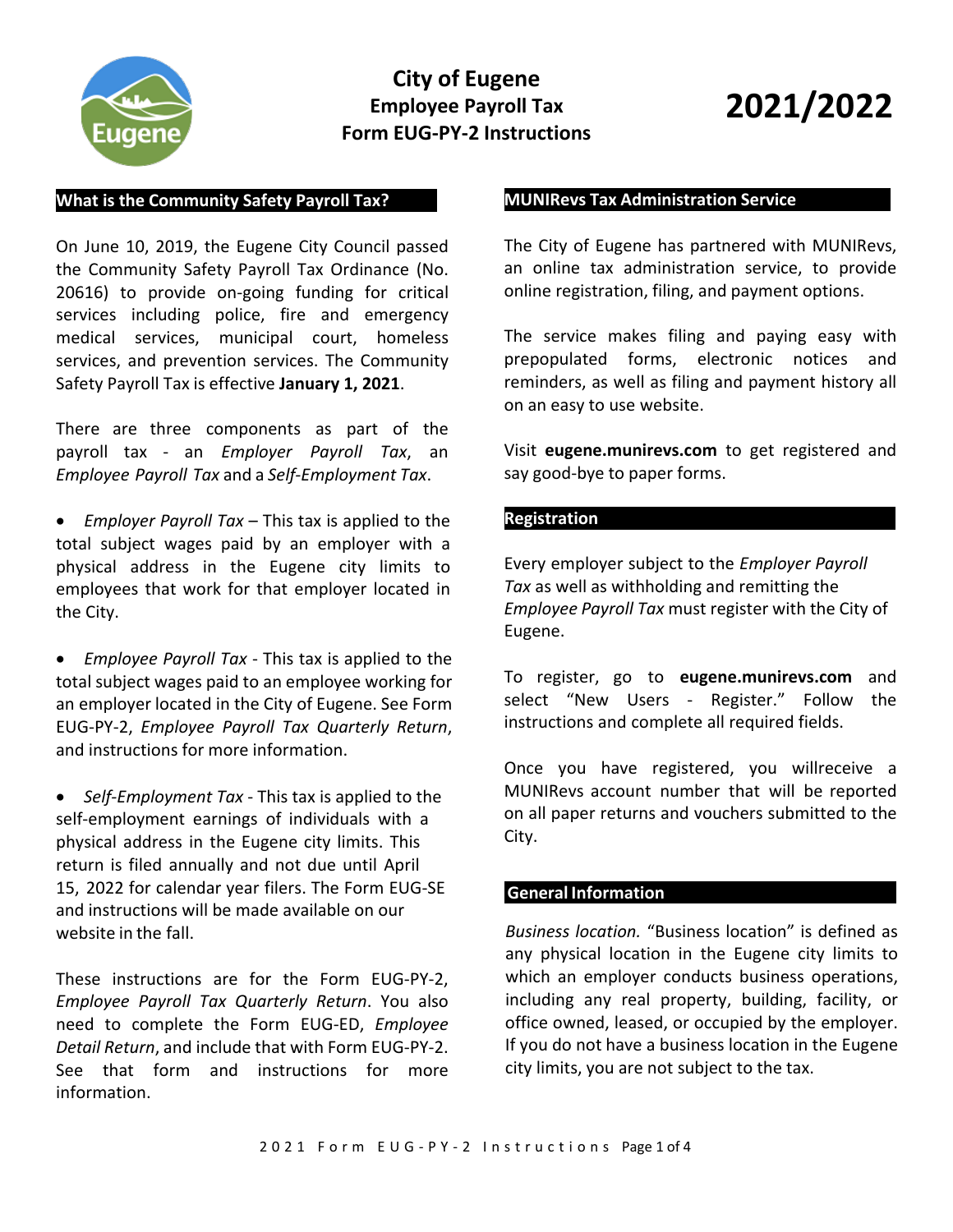To see if an address is in the city limits, visit our website at *eugene-or.gov/payrolltax* and use our search by address tool. The Eugene city limits is not the same as the urban growth boundary nor determined by certain ZIP codes. If in an unincorporated part of Lane county, that address is not in the City limits.

*Multiple business locations.* If an employer with a physical address in the City has one or more business locations outside the City, no tax is owed by the employer or employee for those hours an employee works at an employer's business location that is outside the City.

*Subject wages*. Subject wages include all hourly wages, salaries, commissions, tips, bonuses, fees, and other items of value paid to employees after pre-tax deductions (or those items not subject to Oregon Revised Statute (ORS) Chapter 316 withholding).

*Exempt wages.* The following are exempt from the payroll tax –

- For domestic service in a private home.
- For casual labor not in the course of the employer's trade or business.
- To an employee whose services to the employer consist solely of seasonal labor in connection with the planting, cultivating or harvesting of agricultural crops.
- Individuals temporarily employed as emergency firefighters.

# **Tax Rates**

The tax rates for the *Employee Payroll Tax* are based on the gross wages, less overtime wages, for the pay period. The applicable tax rate is then applied to subject wages, or gross wages less pretax deductions.

There are three tax rates –

- **Exempt**
- .0030 (or .3 percent)

• .0044 (or .44 percent)

Employers will use the tax rate charts available on our website at *eugene-or.gov/payrolltax* for determining the applicable tax rate. See Form EUG-ED, *Employee Detail Return*, and instructions for more information on calculating the tax for each employee.

**NOTE – On July 1, 2021, the minimum wage rate will increase to \$12.75.** For wages received on or after that date, you will use the updated tax charts for July 1, 2021 thru June 30, 2022.

#### **Due Date**

The Form EUG-PY-2 and payment of tax are due on the last day of the month following the end of the quarter.

| Quarter                            | Due date   |
|------------------------------------|------------|
| $1st$ quarter (January – March)    | April 30   |
| $2nd$ quarter (April – June)       | July 31    |
| $3rd$ quarter (July – September)   | October 31 |
| $4th$ quarter (October – December) | January 31 |

If the due date falls on a Saturday, Sunday, or legal holiday, the due date is the next business day.

# **Extension to file**

An extension of time to file the employee payroll tax quarterly return is not allowed. You must file the quarterly return and pay any tax due by the due date to avoid penalty and interest.

#### **Penalties and interest**

*Penalties*. You'll owe a 5 percent late-payment penalty on any tax not paid by due date of the tax.

If you file your return more than 30 days after the due date, a 20 percent late-filing penalty will be added; you'll owe a total penalty of 25 percent of any tax not paid.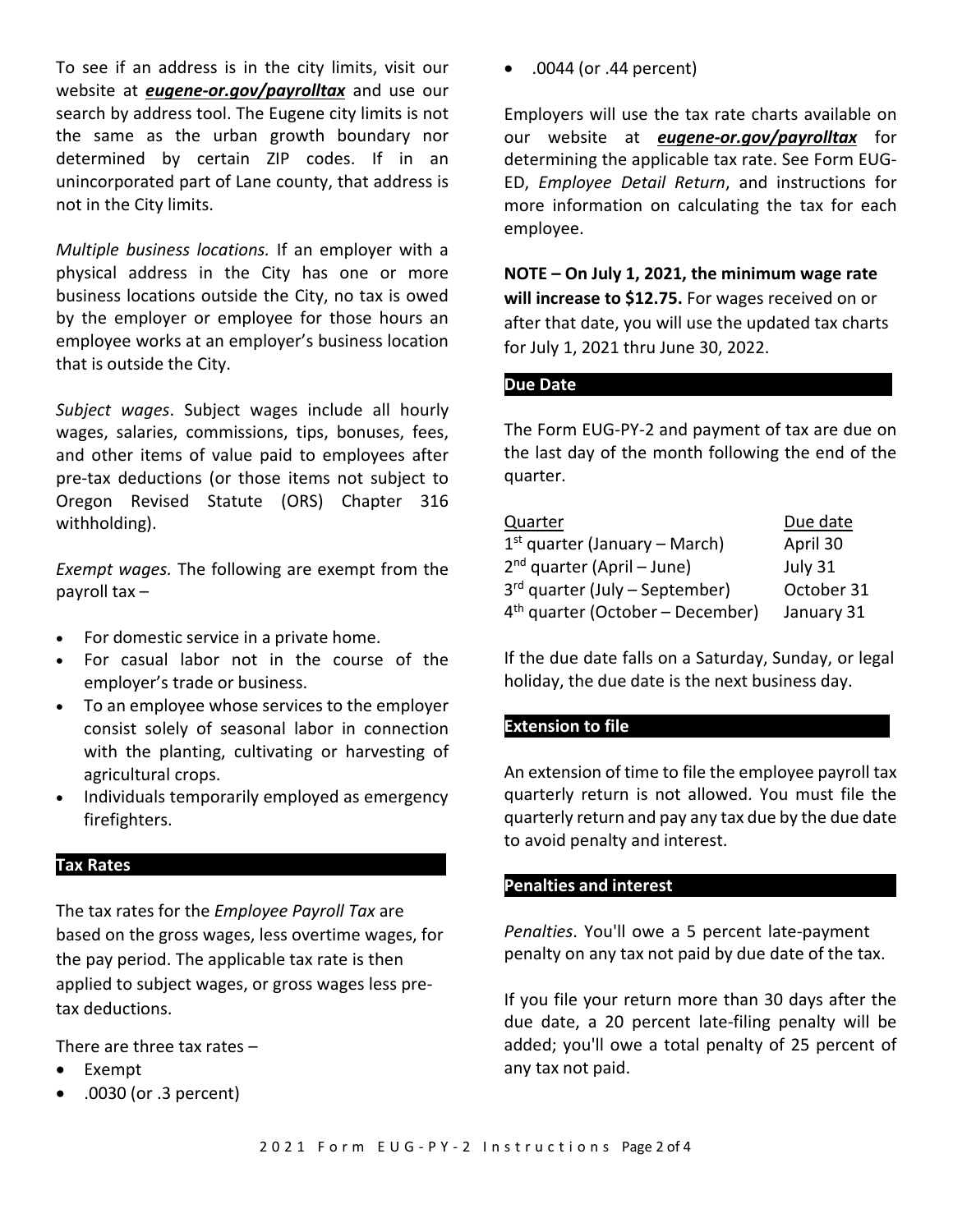*Important* – The City is waiving the penalties for failure-to-pay and failure-to-file for the first two quarters of 2021 if you file and pay before January 1, 2022. Do not include penalty on returns filed for those quarters if filing before that date.

*Interest*. Interest is charged on any unpaid tax if you don't pay the tax by the due date. The interest period begins the day after the tax is due on all unpaid tax from the due date until the tax is paid.

#### **Amended returns**

If you need to amend your tax return, use the Form EUG-PY-2 for the specific tax year. Check the "amended return" box and the quarter that you are amending. Include an explanation of the changes made with the return.

Complete the form with the amended information and report any tax paid with the original return on line 2, Prepayments.

# **Employee Detail Return**

You must complete the Form EUG-ED, *Employee Detail Return*, and submit it with Form EUG-PY-2.

# **Form EUG-PY-2 instructions**

Complete all fields in the name and address section.

If the business name or address has changed, the business closed, or the return is an amended return, check all boxes that apply.

Check the box for the appropriate quarter. Do not select multiple quarters. If filing a late return for a previous quarter, complete a separate return for that quarter.

# **Line instructions**

**Line 1 – Total tax.** Enter the total tax from Form EUG-ED, *Employee Detail Return*.

**Line 2 – Prepayments.** Fill in the amount of any advance payments you made.

**Line 3 - Tax to pay.** Include your check or money order payable to the City of Eugene. Write your daytime telephone number and "2021 Form EUG-PY-2" on your check and include Form EUG-PY-V payment voucher.

# **Line 4 - Penalty and interest.**

**Interest.** You'll owe interest on the amount of tax that wasn't paid by the due date. Interest starts accruing on the day after the due date, and accrues every day, including the date of your payment. Interest is figured daily, based on a 365-day year.

The annual interest rate for 2021/2022 is 4 percent, or 0.0110 percent per day. To figure your interest, count the number of days starting with the day after the due date 2021 and ending with the date of your payment. Multiply your unpaid tax by the number of days, then multiply by 0.000110 (the daily rate converted to a decimal) –

• Tax × .000110 × Number of days.

**Penalty.** *Important* – The City is waiving the penalties for failure-to-pay and failure-to-file for the first two quarters of 2021 if you file and pay before January 1, 2022. Do not include penalty on returns filed for those quarters if filing before that date.

*Failure to pay.* For the  $3<sup>rd</sup>$  and  $4<sup>th</sup>$  quarters, or any quarterly return filed after December 31, 2021, include a penalty for failure to pay if you didn't pay all of your tax by the due date.

The penalty for failure to pay is 5 percent of your unpaid tax.

*Failure to file.* Include a penalty for failure to file a return if:

• Your return is filed more than 30 days after the due date; and